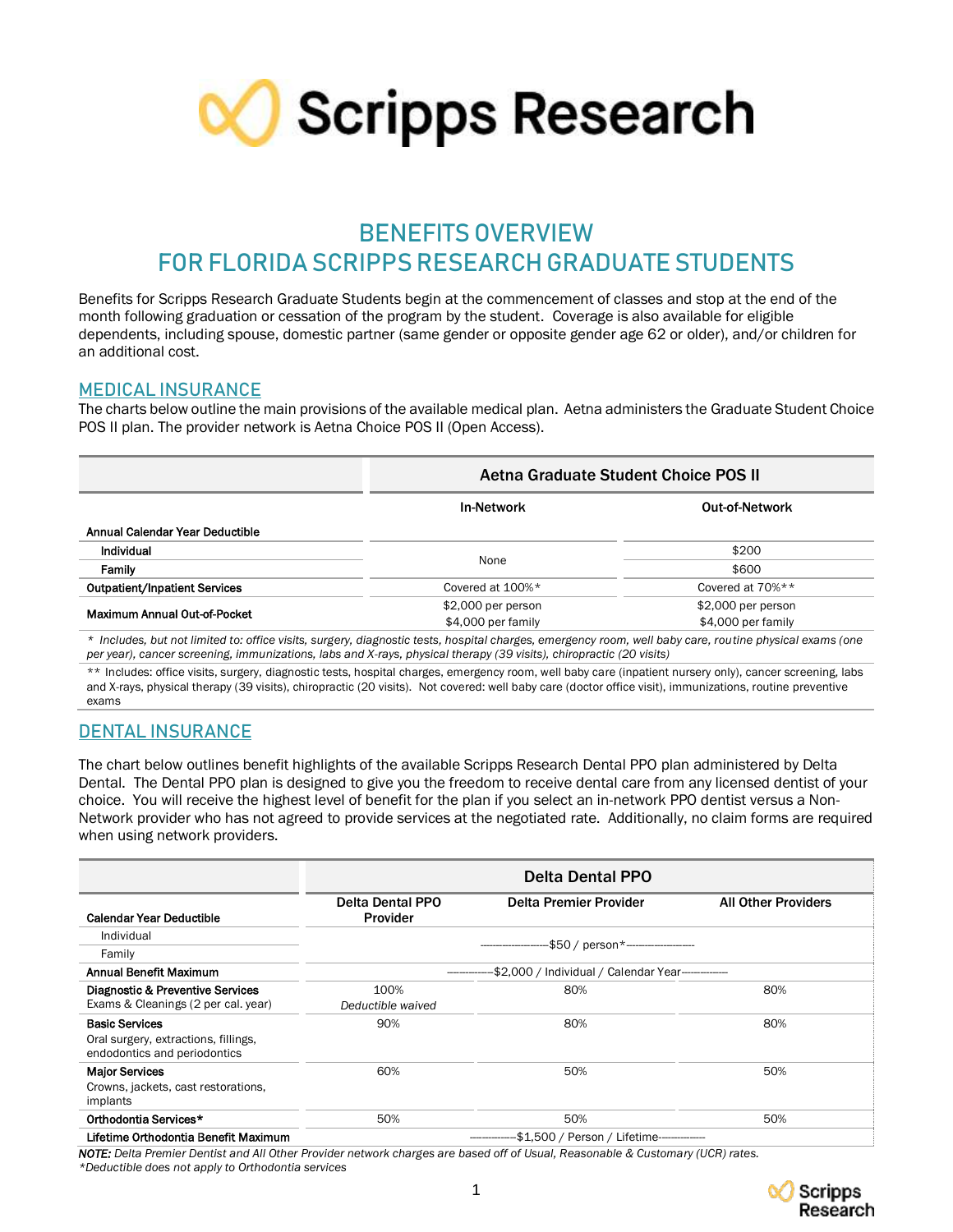

# **202**2 **MEDICAL AND DENTAL GRADUATE STUDENT COST (MONTHLY)**

|                                                    | <b>Medical Plan</b>                 | Dental Plan |
|----------------------------------------------------|-------------------------------------|-------------|
| Coverage Level                                     | Graduate Student Choice POS II Plan | <b>DPPO</b> |
| Graduate Student Only                              | \$0                                 | \$0         |
| Graduate Student + Spouse or Domestic Partner (DP) | \$160                               | \$20        |
| Graduate Student + Child(ren)                      | \$100                               | \$15        |
| Graduate Student + Family or                       | \$250                               | \$35        |
| Graduate Student + DP + Child(ren)                 |                                     |             |

# **ADDITIONAL BENEFITS**

# HEALTH PLANS

# Prescription Drug Plan

OptumRx administers the Graduate Student Choice POS II prescription benefit. The Plan has a \$100 (individual)/\$200 (family) Annual Deductible applied to Brand Name drugs before the copay applies. There is also a separate Out-of-Pocket Maximum of \$2,000 (individual) / \$4,000 (family) for prescription drugs under the plan. The Plan provide a 30-day retail supply for Generic drugs at a \$10 copay, Brand formulary drugs at a \$35 copay, and Brand non-formulary drugs at a \$60 copay. Mail order is available with a 90-day supply charged at twice the retail 30-day supply copay.

# Vision Plan

Graduate Students and dependents covered by any of the medical plans are automatically enrolled in the vision plan, administered through Vision Service Plan (VSP). By choosing a participating VSP PPO provider, you may receive an annual vision exam for a co-payment of \$10, one pair of standard lenses every 12 months, frames costing up to \$150 every 24 months or contacts (in lieu of lenses & frames) costing up to \$150 every 12 months (contact lens fitting fee up to \$40 allowance applies). Benefits are reduced when a non-participating provider is used.

# Employee Assistance Program (EAP)

The Aetna Resources for Living Employee Assistance Program is available to all benefit-eligible Graduate Students and their spouses/domestic partners, children and members of your household. Through the EAP, you have access to resources and information for such topics as childcare, eldercare, legal services, bereavement and grief counseling, substance abuse and recovery and marital, relationship or family problems. In addition, you may have up to 10 counseling sessions per issue per year per member. EAP services are fully confidential and available at no cost to you.

# Mental Health Program

Mental Health and substance abuse benefits are available for Graduate Students and dependents enrolled in the Graduate Student Choice POS II plan. The provider network and administrator is Aetna.

# Telehealth Services

With TelaDoc, available through Scripps Research's Aetna Graduate Student Choice POS II medical plan, enrolled Graduate Students and eligible dependents can access medical care through a board certified physician conveniently via internet connection or by phone. Treatable illnesses include allergies, asthma, colds, flu, diarrhea, constipation, bronchitis, cough, pink eye, strep throat, urinary tract infections, rash, sunburn, sprains and sports injuries. With the Aetna POS II plan, the cost of a medical TelaDoc session is the same as your copay/coinsurance for a Primary Care Physician (PCP) visit; the cost of a behavioral health TelaDoc session plan is the same as your copay or coinsurance for a Specialist Physician visit.

# LIFE INSURANCE

# Voluntary Life Insurance

Benefit-eligible Graduate Students may purchase voluntary life insurance coverage from a minimum of \$10,000 up to a maximum of \$500,000 for self and/or spouse/domestic partner. Eligible dependent children may be covered to a maximum of \$10,000 each. Enrollment is held during the annual Open Enrollment period.